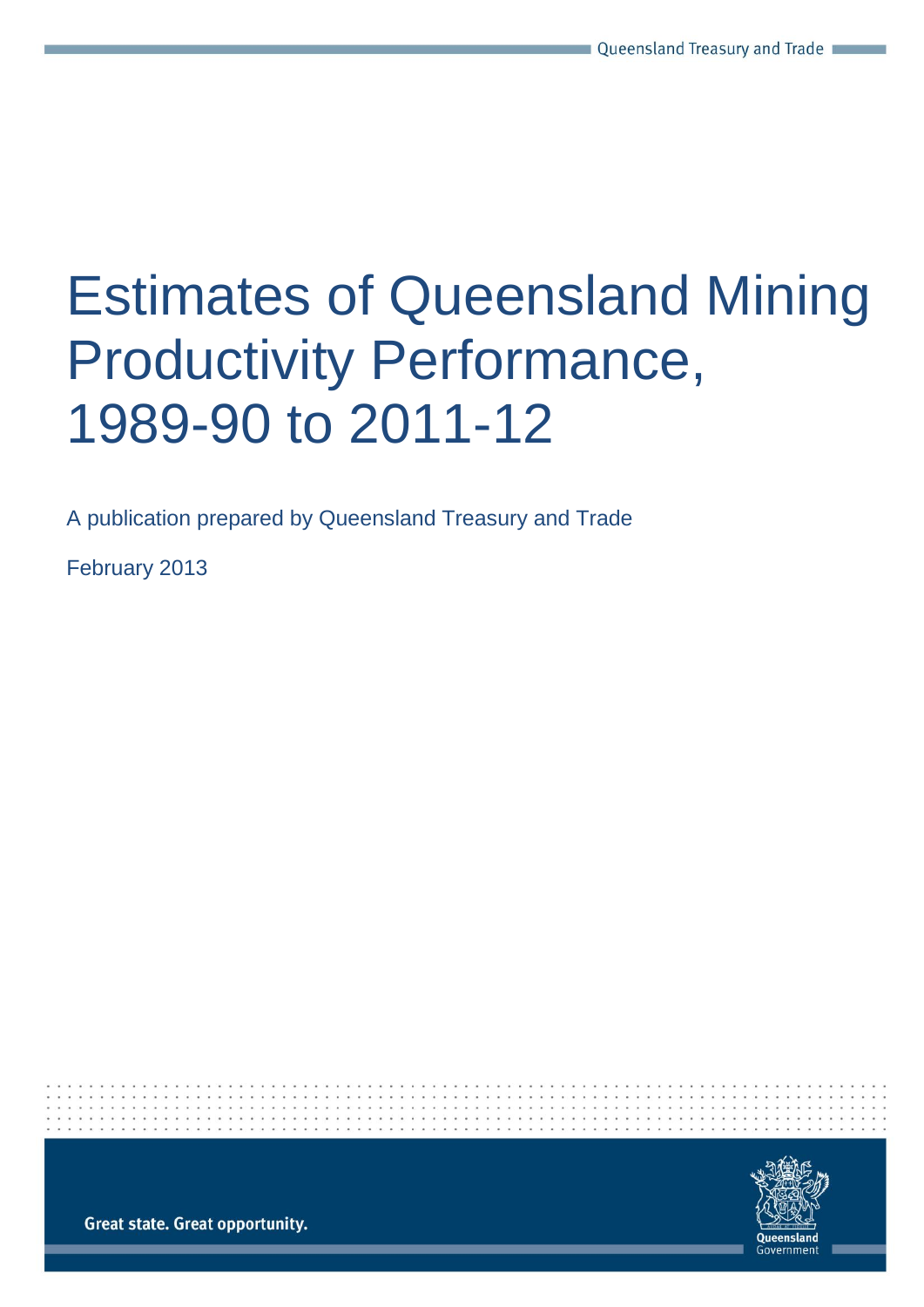Queensland Treasury and Trade, Level 8, 100 George Street, Brisbane, Queensland, Australia GPO Box 611 Brisbane, Queensland, Australia, 4001 Telephone: (07) 303 56472 Email: govstat@treasury.qld.gov.au

This report is based on the information available to the Queensland Treasury and Trade at the time of preparation. It does not necessarily reflect the opinions or views of the Queensland Government.

Any statement, opinion or advice expressed or implied in this report is made in good faith but on the basis that the State of Queensland, its agents and employees are not liable for any damage or loss whatsoever which may occur in relation to its use by the client or any third party.

© The State of Queensland (Queensland Treasury and Trade) 2013



You are free to copy, communicate and adapt the work, as long as you attribute the authors. This document is licensed under a Creative Commons Attribution 3.0 Australia licence. To view a copy of this licence, visit [http://creativecommons.org/licenses/by/3.0/au.](http://creativecommons.org/licenses/by/3.0/au) To attribute this work cite *Estimates of Queensland Mining Productivity Performance, 1989-90 to 2011-12* Queensland Treasury and Trade.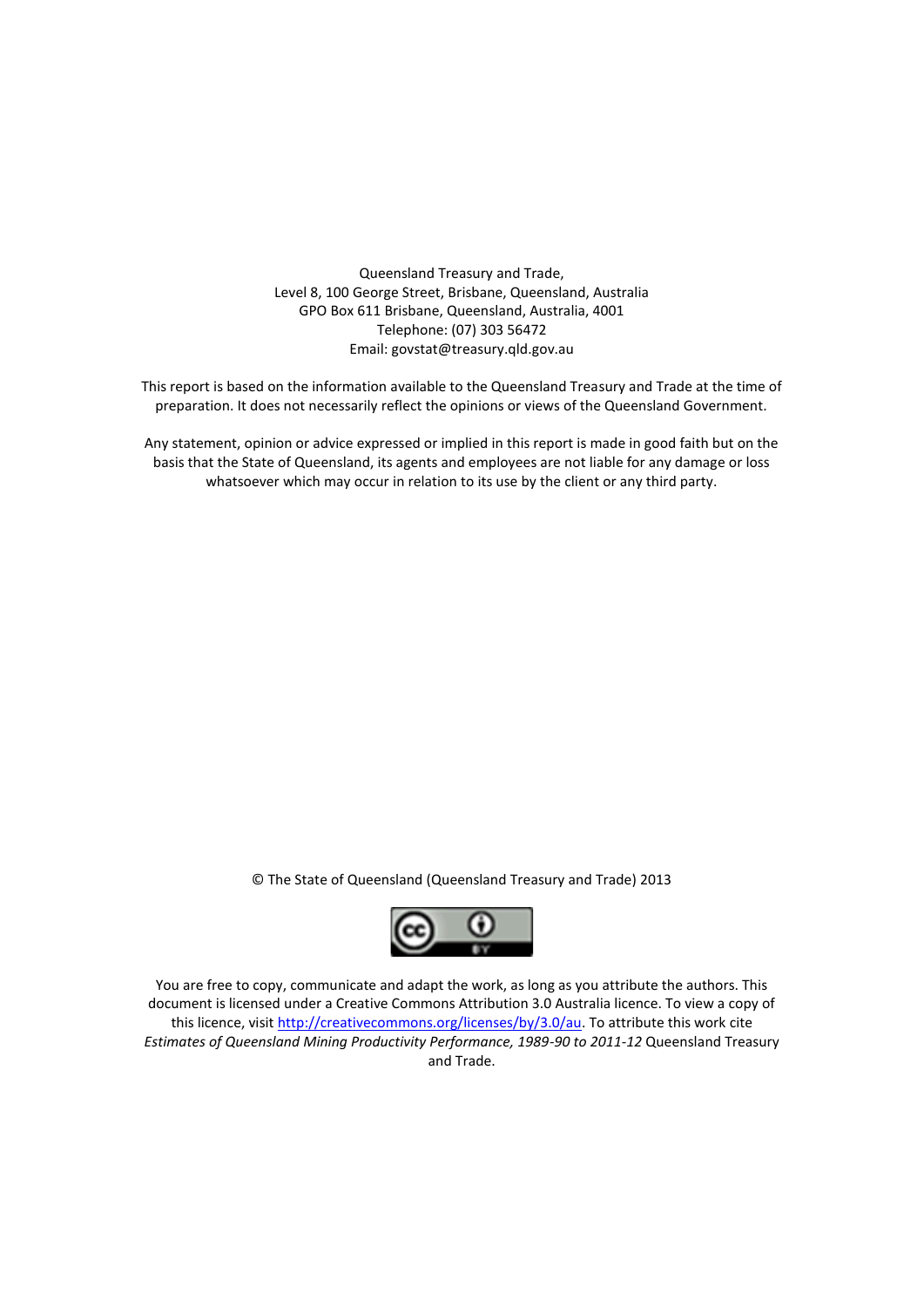## **Introduction**

This report follows the release of *Queensland Productivity Update: 2011-12.* Queensland Treasury and Trade is expanding on its range of productivity performance measures by developing industry level estimates of multifactor productivity (MFP) for Queensland<sup>1</sup>. Currently, the Australian Bureau of Statistics (ABS) produces experimental estimates of industry MFP<sup>2</sup> at the national level, but no industry estimates are available at the state level.

Queensland Treasury and Trade has developed a methodology to estimate mining industry MFP growth which provides a better understanding of industry productivity performance and how the industry's performance impacts on aggregate Queensland MFP. Mining industry MFP estimates enhance the set of currently available mining industry information and allow for better analysis of industry output growth and its components.

This report provides measures of mining industry MFP for Queensland and Rest of Australia over the period 1989-90 to 2011-12. It should be noted that the mining industry includes the recent development of the liquefied natural gas (LNG) industry in Queensland. Annual data on mining MFP and related measures are presented at Appendix 1.

### **Background**

 $\overline{a}$ 

In 2011-12, mining industry output (as measured by gross value added) represented 10.6 per cent of Queensland economic activity, 0.1 percentage point down from 10.7 per cent in 2010-11<sup>3</sup>. Further, Queensland's mining industry accounted for 2.8 per cent of total employment in 2011-12<sup>4</sup>. Given the contribution of the mining industry to the Queensland economy, it is important to understand the drivers of growth within this industry.

While labour productivity is widely used to measure productivity performance, its ease of calculation is offset by its inherent shortcomings in accounting for only one factor

of production. As such, an increase in capital inputs will lead to an increase in measured labour productivity.

Another way of analysing productivity estimates is through the decomposition of labour productivity into its two components: MFP growth and the rate of capital deepening<sup>5</sup>. This decomposition is important as while labour productivity is a more commonly used measure, it can mask the true rate of change in productivity due to variations in capital deepening.

Therefore, an advantage of estimating MFP growth is that it allows output growth to be decomposed into the contribution from accumulation of inputs: labour and capital, and MFP. MFP, therefore, treats capital as an input into the production process rather than as a labour productivity gain. As such, MFP measures the efficiency with which these combined inputs, labour and capital, are being transformed into output.

A final point to consider is that short term movements in productivity should be interpreted with caution as productivity estimates are volatile from year-to-year. Such changes in measured productivity may not be truly indicative of productivity trends as these short term fluctuations may reflect the degree to which firms are utilising their capital stock or the fact that employment growth tends to lag output growth. Therefore, in this publication MFP is analysed from a long term perspective.

#### **Long term trends**

Figure 1 shows the indices for Queensland mining industry MFP, as well as Queensland economy-wide MFP<sup>6</sup> between 1989-90 and 2011-12 (referenced to 1989-90 levels). As shown, mining industry MFP is more volatile than the economy-wide measure, which is a weighted average of all 19 industries in Queensland.

<u>.</u>

 $1$  This report complements the suite of Queensland Treasury and Trade's productivity publications: An Historical Analysis of Productivity in Queensland; Estimates of Queensland Productivity Performance, 1985-86 to 2009-10; Queensland Productivity Update: 2011-12; and Methodology for Compiling State Estimates of Multifactor

Productivity. For further information, see [http://www.oesr.qld.gov.au/products/publications/estimates-qld-productivity](http://www.oesr.qld.gov.au/products/publications/estimates-qld-productivity-performance/index.php)[performance/index.php.](http://www.oesr.qld.gov.au/products/publications/estimates-qld-productivity-performance/index.php)

<sup>2</sup> Australian Bureau of Statistics, *Experimental Estimates of Industry Multifactor Productivity, 2011-12*, Cat no. 5260.0.55.002.

<sup>&</sup>lt;sup>3</sup> Australian Bureau of Statistics, Australian National Accounts: State Accounts, 2011-12, Cat no. 5220.0.

<sup>4</sup> Australian Bureau of Statistics, Labour Force, Australia, Detailed, Quarterly, Dec 2012, Cat no. 6291.0.55.0030.

<sup>&</sup>lt;sup>5</sup> Defined as the ratio of the growth in capital to the growth in labour.

<sup>6</sup> For a more detailed analysis of Queensland's all-economy MFP performance see *Queensland Productivity Update: 2011-12*.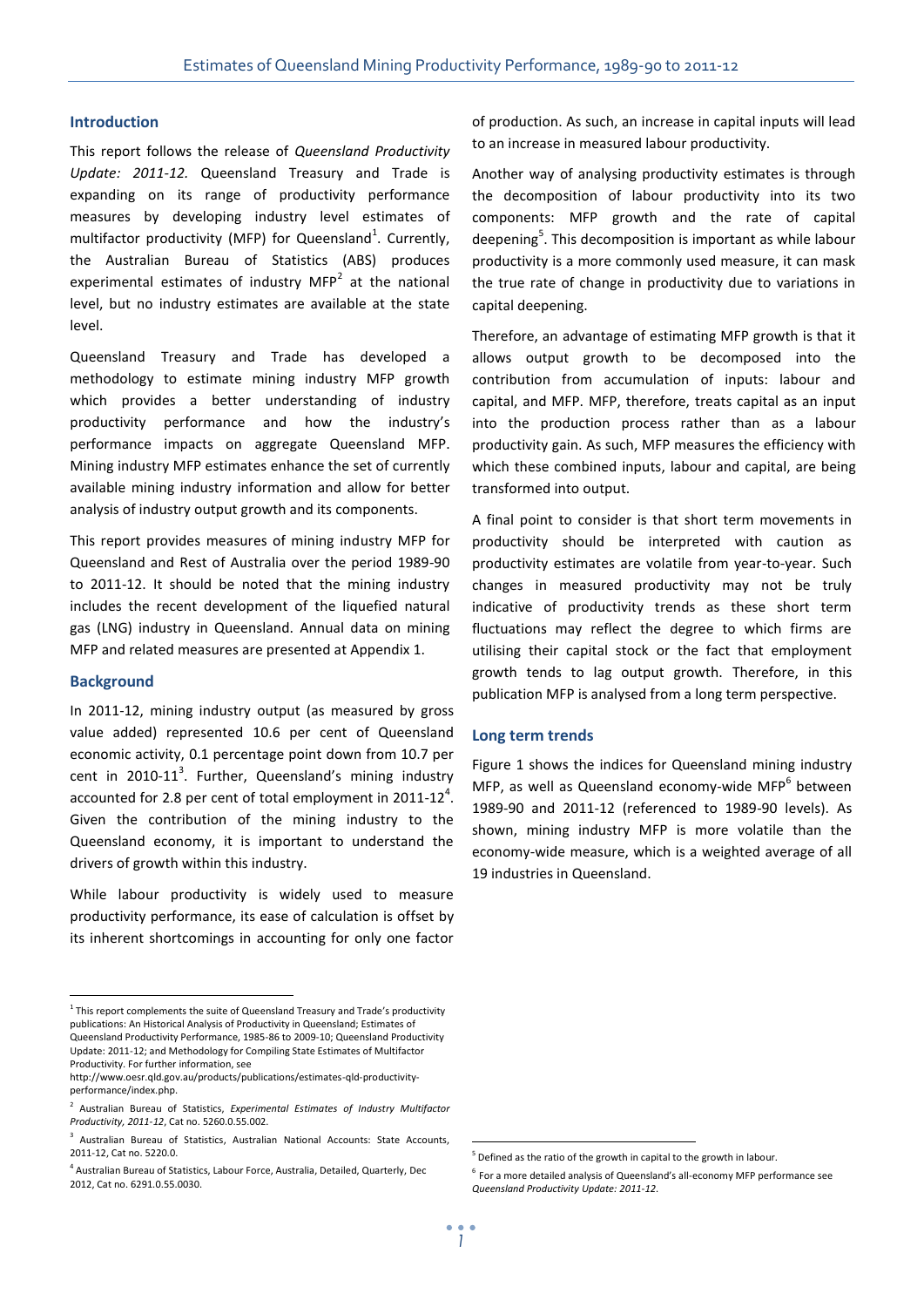# **Figure 1: Mining and economy-wide MFP indices, Queensland, 1989-90 to 2011-12 6**



*Source: Queensland Treasury and Trade estimates*

Queensland mining industry MFP increased by an average annual 5.1 per cent between 1989-90 and 2001-02, 3.0 percentage points higher than average annual growth in economy-wide MFP of 2.1 per cent over this period. As shown above, despite short term fluctuations, the mining industry generally outperformed the State average measure throughout the 1990s. Since 2001-02, however, the slowdown in mining industry MFP occurred at a faster pace, resulting in a weaker productivity performance on average over the long term. Over the 10 years to 2011-12, Queensland mining industry MFP declined by 9.0 per cent per annum, 8.7 percentage points lower than the average annual decline of 0.3 per cent in economy-wide MFP.

Figure 2 compares mining MFP indices for Queensland and Rest of Australia over the period 1989-90 to 2011-12.

#### **Figure 2: Mining MFP index, 1989-90 to 2011-12**



*Source: Queensland Treasury and Trade estimates*

Queensland mining MFP peaked in 2001-02, 81.5 per cent higher than 1989-90 levels recording average annual growth of 5.1 per cent per annum. Since 2001-02, however, Queensland mining MFP has declined 61.1 per cent or by 9.0 per cent per annum over this ten year period. Rest of Australia MFP peaked a year earlier than Queensland, however, for comparison purposes Rest of Australia MFP

only increased by 8.9 per cent over the period 1989-90 to 2001-02 recording average annual growth of 0.7 per cent per annum. Since 2001-02, MFP in the Rest of Australia has declined by 39.5 per cent or by an average 4.9 per cent per annum.

MFP in the Queensland mining industry fell in the late 1990s, partly as a result of strong growth in capital investment which was not fully implemented and operational until the early part of the subsequent decade.

The main destination for Queensland coal exports during the late 1990s was Asia, with most economies in this region being impacted upon by the onset of the Asian financial crisis. Most recently, Queensland mining output was severely impacted by heavy rain and Cyclone Yasi in 2010-11 and output has not yet recovered to the pre-flood level. In addition, the significant capital investment in LNG projects over the past 2 years with no corresponding increase in output has further reduced Queensland MFP.

Table 1 summarises estimates of long term (1989-90 to 2011-12) output growth for the mining industry in Queensland, Rest of Australia and Australia and provides a decomposition of mining industry performance. Output growth in Queensland's mining industry has averaged 3.7 per cent per annum over the period, 0.3 percentage point above average annual growth in mining output recorded in Rest of Australia (3.4 per cent).

# **Table 1: Mining long run productivity growth, 1989-90 to 2011-12 (a)**

| Average annual growth                             | Queensland | Rest of<br>Australia | Australia |
|---------------------------------------------------|------------|----------------------|-----------|
|                                                   |            | Per cent             |           |
| Output <sup>(b)</sup>                             | 3.7        | 3.4                  | 3.5       |
| <b>Multifactor productivity</b>                   | $-1.6$     | $-1.9$               | $-1.8$    |
| Labour productivity                               | $-0.7$     | $-0.5$               | $-0.6$    |
| less Capital deepening                            | 0.9        | 1.4                  | 1.3       |
| Combined labour and capital inputs <sup>(c)</sup> | 5.4        | 5.4                  | 5.4       |
| Hours worked                                      | 4.5        | 4.0                  | 4.1       |
| Capital services                                  | 6.3        | 6.0                  | 6.1       |

(a) Sum of component contributions to growth may not add due to rounding

(b) Output is measured as mining industry Gross Value Added

(c) Weighted in terms of labour and capital income shares

*Source: Queensland Treasury and Trade estimates*

Over the period 1989-90 to 2011-12, strong output growth in Queensland's mining industry was primarily due to growth in combined labour and capital inputs of 5.4 per cent in average annual terms. This increase was driven by 6.3 per cent growth in capital services with hours worked increasing an average annual 4.5 per cent over this period. Combined labour and capital inputs growth for Queensland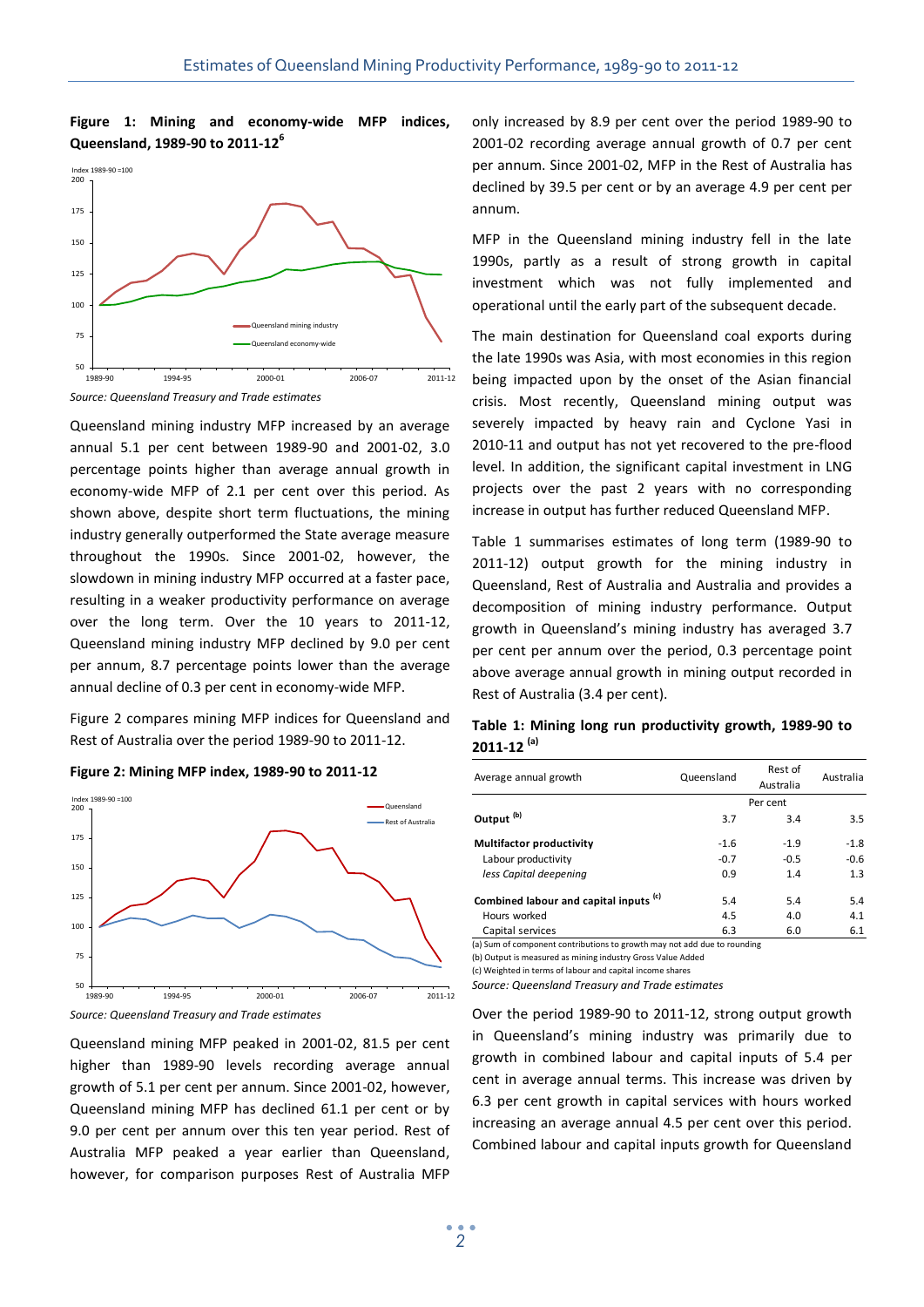between 1989-90 and 2011-12 was the same as that of Rest of Australia's growth of 5.4 per cent.

Queensland's mining industry recorded average MFP decline of 1.6 per cent per annum between 1989-90 and 2011-12, compared with an average annual decline of 1.9 per cent for Rest of Australia. Figure 3 shows the rate of capital deepening and the respective MFP performances of Queensland, Rest of Australia and Australia between 1989-90 and 2011-12.







As previously indicated, labour productivity can be decomposed into its two components: MFP growth and the rate of capital deepening. Queensland mining industry labour productivity decline on average by 0.7 per cent per annum between 1989-90 and 2011-12. The major contributor to the decline in labour productivity was MFP (-1.6 percentage points) with capital deepening contributing 0.9 percentage point. This highlights that, while there has been an increase in worker's access to capital, there has not been the corresponding increase in the industry's production efficiencies.

Similar to that of Queensland, mining industry labour productivity in Rest of Australia also fell, by 0.5 per cent in average annual terms between 1989-90 and 2011-12. This was driven by a fall of 1.9 per cent average annual growth rate in MFP, which more than offset a 1.4 per cent average annual increase in capital deepening.

The strong growth in capital investment since the mid-to-late 1990s has led to an increase in the use of capital relative to labour as a factor of production in the Queensland mining industry. Figure 4 illustrates labour and capital shares within the mining industry since 1989-90. These shares represent the respective factor cost proportions and highlight the relative weights of labour and capital in the mining industry. As shown, the Queensland mining industry was already capital intensive in 1989-90 but the significant investment in new capital that has taken place over recent years has led to a further deepening of capital relative to labour inputs.





*Source: Queensland Treasury and Trade estimates*

As described above, MFP is a measure of how efficiently labour and capital inputs are being transformed into output. As such, MFP performance will be influenced by labour and capital productivity respectively. How these two elements combine to form an MFP estimate depends on the labour and capital intensity. The increase in capital share highlighted in Figure 4 implies that, over time, capital productivity growth will more closely reflect changes in industry MFP. Conversely, labour productivity growth is less likely to be closely aligned with MFP performance.

The capital intensive nature of mining results in the industry having a high labour productivity level relative to other industries. It also implies that measured labour productivity in the mining industry tends to be more volatile in comparison to other, more labour intensive industries. These characteristics of the Queensland mining industry further emphasise that using labour productivity to understand the industry's productivity performance can be misleading.

To illustrate this point, Figure 5 shows different productivity performance measures for mining, labour, capital and multifactor productivity. Due to the capital intensity of the Queensland mining industry, the efficiency with which capital is used in the production process is the major determinant of MFP performance.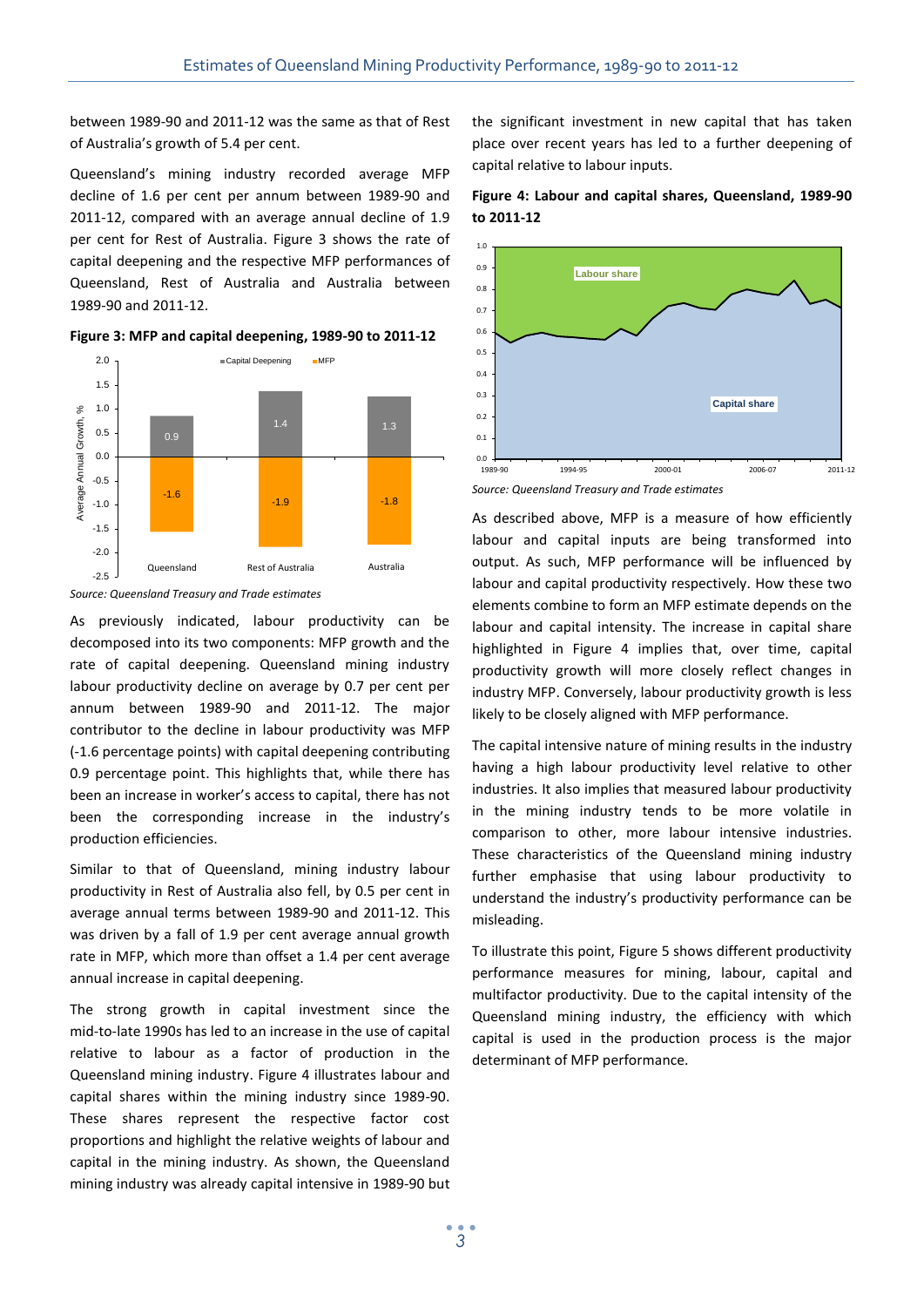## **Figure 5: Mining productivity measures, Queensland, 1989-90 to 2011-12**



# **Factors influencing recent performance**

Analysis by the Productivity Commission<sup>7</sup> suggests possible reasons for the observed moderation in Australian mining industry MFP growth. The Commission found that the significant decline in Australia's mining industry MFP was due to:

- firms taking profit opportunities due to higher export prices by utilising more labour in existing mines to lift output quickly;
- capital investment in expanded and new mines that will only lift output in the future; and
- declining resource quality.

Standard productivity accounts do not make allowance for changes in the quality of natural resources and the fact that there exists a lag between the accumulation of capital stock and a production response.

The Productivity Commission quantified the impact of the investment-output lag and declining resource quality on mining productivity performance at the national level<sup>8</sup>. Figure 6 shows that between 2000-01 and 2006-07, MFP in the Australian mining industry fell a total of 24.3 per cent.





*Source: PC, Topp, Soames, Parham and Bloch (2008)*

A reduction in the quality of resources, or depletion effect (as measured by the change in yield of these mining operations), almost accounts for the entire decline in MFP over the six years to 2006-07, detracting 24.2 percentage points from MFP growth. Further, the capital effect (or impact of investment which is included as inputs but not yet used to increase output) detracted 8.1 percentage points from MFP growth. Other factors, such as technology advances and improved management practices or skills contributed 8.0 percentage points to MFP growth between 2000-01 and 2006-07.

Accounting for resource quality and the lag between investment and output, the Productivity Commission estimated that MFP growth was positive in the Australian mining industry between 1989-90 and 2006-07 (Figure 7).





*Source: PC, Topp, Soames, Parham and Bloch (2008)*

 $\overline{a}$ 

<u>.</u>

<sup>&</sup>lt;sup>7</sup> Productivity Commission Submission to House of Representative Standing Committee on Economics, *Inquiry into Raising the Level of Productivity Growth in the Australian Economy, 2009.*

<sup>8</sup> *Productivity in the mining industry: measurement and interpretation*, Productivity Commission (December 2008)

<sup>9</sup> Estimates by Topp, V., Soames, L., Parham, D. and Bloch, H. 2008, *Productivity in the Mining Industry: Measurement and Interpretation,* Productivity Commission Staff Working Paper, December.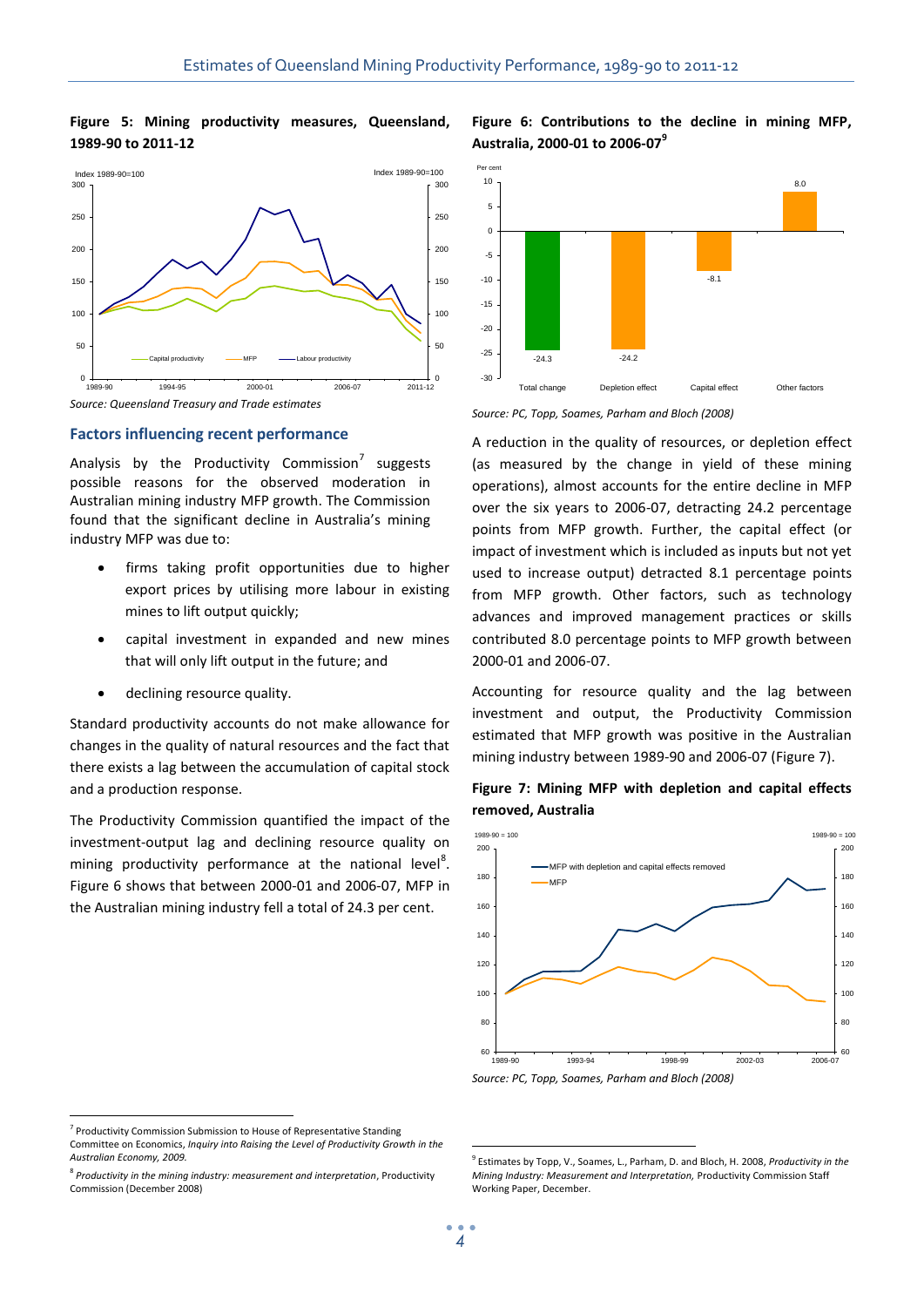#### **A Queensland perspective**

The remainder of this report focuses on the recent MFP performance of the mining industry in Queensland and is split into three sections. Each section summarises a different factor currently influencing the productivity performance of Queensland's mining industry.

#### *Impact of higher export prices*

The recent increases in the prices received for Queensland's mining industry exports have coincided with a substantial moderation in MFP. Sharp increases in international commodity prices have led to a significant increase in both capital investment and the demand for labour hours in the Queensland mining industry (Figure 8). Despite being down from the 2008-09 peak, trade prices (predominately prices received for coal exports) are still 197 per cent higher than the 2003-04 level.

**Figure 8: Mining indicators, Queensland, 1993-94 to 2011-12**



(a) Coal, coke and briquettes and Metal ores and minerals

*Source: Queensland Treasury and Trade estimates, ABS 6291.0 and unpublished data*

Similarly, capital services and hours worked in the Queensland mining industry have risen 166 per cent and 185 per cent respectively between 2003-04 and 2011-12. In contrast, real output in the mining industry has grown by 15.3 per cent over this period. It is this combination of strong growth in inputs and more moderate output growth that has led to the weaker MFP performance in recent years.

To the extent that firms are profit maximisers, productivity growth is usually targeted as a complementary objective. However, the period since 2003-04 has been characterised by an increase in mining profits, despite the decline in MFP, as mining firms are benefiting from extraction of more marginal deposits.

Figure 9 shows that profitability, measured here as mining industry gross operating surplus and mixed income, is 270 per cent higher in 2011-12 than the 2003-04 level.

# **Figure 9: Mining industry profits, Queensland, nominal (a)**



*Source: ABS 5220.0*

Queensland mining industry profits rose by 59 per cent in 2004-05, followed by a 72 per cent increase in 2005-06 and then a further 79 per cent to the peak in 2008-09. Since 2005-06, mining industry profit has remained elevated and coincides with the period of lower MFP.

While there are other factors which will influence productivity performance and profits, this outcome supports the notion that profit maximising firms are willing to forgo short term productivity performance in response to strong commodity price increases.

#### *Lag between investment and output*

Official statistics on capital inputs are collected at the time of installation rather than at the time they become fully utilised. Because capital can sit idle for some time before becoming fully operational, the collection of data at the time of installation can result in a lag between investment and output growth. This measurement issue is accentuated when growth in capital investment is accelerating.

Figure 10 shows output growth and capital services (advanced three years) for the Queensland mining industry. While there is generally a lag between investment and output, their relationship has broken down in recent years. Demand for Queensland's mining output in 2008-09 was heavily affected by the onset of the global financial crisis, and while there was a bounce in 2009-10, recent flooding of mines and related disruptions to transport corridors has impacted production levels for 2010-11.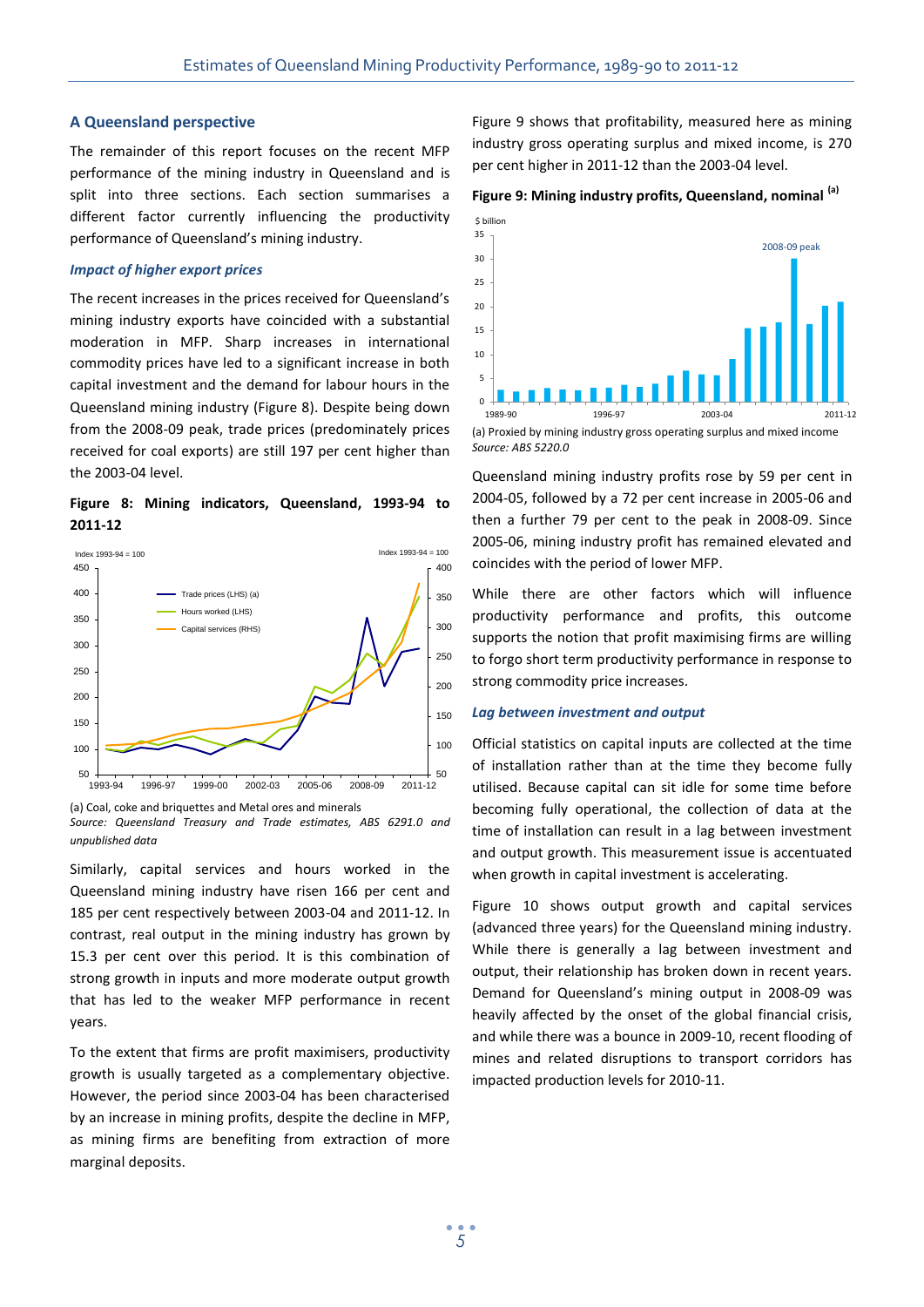# **Figure 10: Lag between capital services and output growth, Queensland, annual percentage change**



As shown above, output growth has not yet responded to the high levels of investment in capital. The continued investment and demand for labour may be due to business expectations of sustained high export demand, and consequently sustained high prices. Further, the strong growth in capital investment over the past 2 years relates to LNG projects with the corresponding output not expected to be recorded until 2014. It may also be partly explained by the depletion of natural resources which results in more inputs being required to generate the same level of output (this concept is discussed in more detail in the following section).

If the high level of investment results in a corresponding increase in output, there will be a substantial boost to industry MFP relative to current levels. However, any long term trend in MFP is dependent upon whether or not new investment results in more or less efficiency in the mining process.

### *Declining resource quality*

The depletion of scarce natural resources results in the need to exploit deposits of lower quality and in more difficult to access locations (both the remoteness of mine sites and the fact that deposits may lie deeper underground). In each case, more inputs are required to generate a given level of output. Further, higher commodity prices encourage the extraction of lower grade ores and increases the economic viability of otherwise marginal ventures.

Figure 11 shows the original estimate of Queensland mining MFP along with an adjusted MFP series which accounts for declining resource quality faced by Queensland miners. Due to data availability and quality, adjustments were only undertaken for the coal mining industry, which accounted for approximately 71 per cent of Queensland mining production value in 2010-11. These resource quality changes were assumed to be representative of the broader Queensland mining industry.

The adjusted MFP series compensates for changes in both the quality of mine deposits, using the ratio of saleable coal to raw coal output, and the amount of overburden excavation required prior to mine operation. Accounting for changes in the quality of resources effectively strips out this element so a more targeted measure of MFP can be estimated. When the quality of resources increases (declines), adjusted MFP is below (above) that of the original MFP series.





With the exception of one year (2001-02), the period from 1994-95 to 2002-03 was characterised by quality adjusted MFP below that of the original series. Therefore, over this period resources were of higher quality compared to 1989-90 levels and this exacerbated the late 1990s decline in the standard MFP measure. That is, the use of combined inputs increased over this period despite an increase in the quality of mine resources. In each year since 2003-04, however, the quality of resources has been below the level recorded in 1989-90 with resource quality in 2011-12 down 28.6 per cent on 2002-03 levels. This has resulted in a better productivity outcome for the quality adjusted MFP series compared to the original MFP series.

Once the impact of declining resource quality is accounted for, Queensland's mining MFP grew by an average annual 0.2 per cent over the period 1989-90 to 2011-12, 1.8 percentage points per annum stronger than the decline in the standard MFP measure of 1.6 per cent.

Figure 11 also shows that, despite the adjustment for declining resource quality, MFP has trended down since 2004-05.

In summary, declining resource quality explains some, but not all, of the recent fall in Queensland mining industry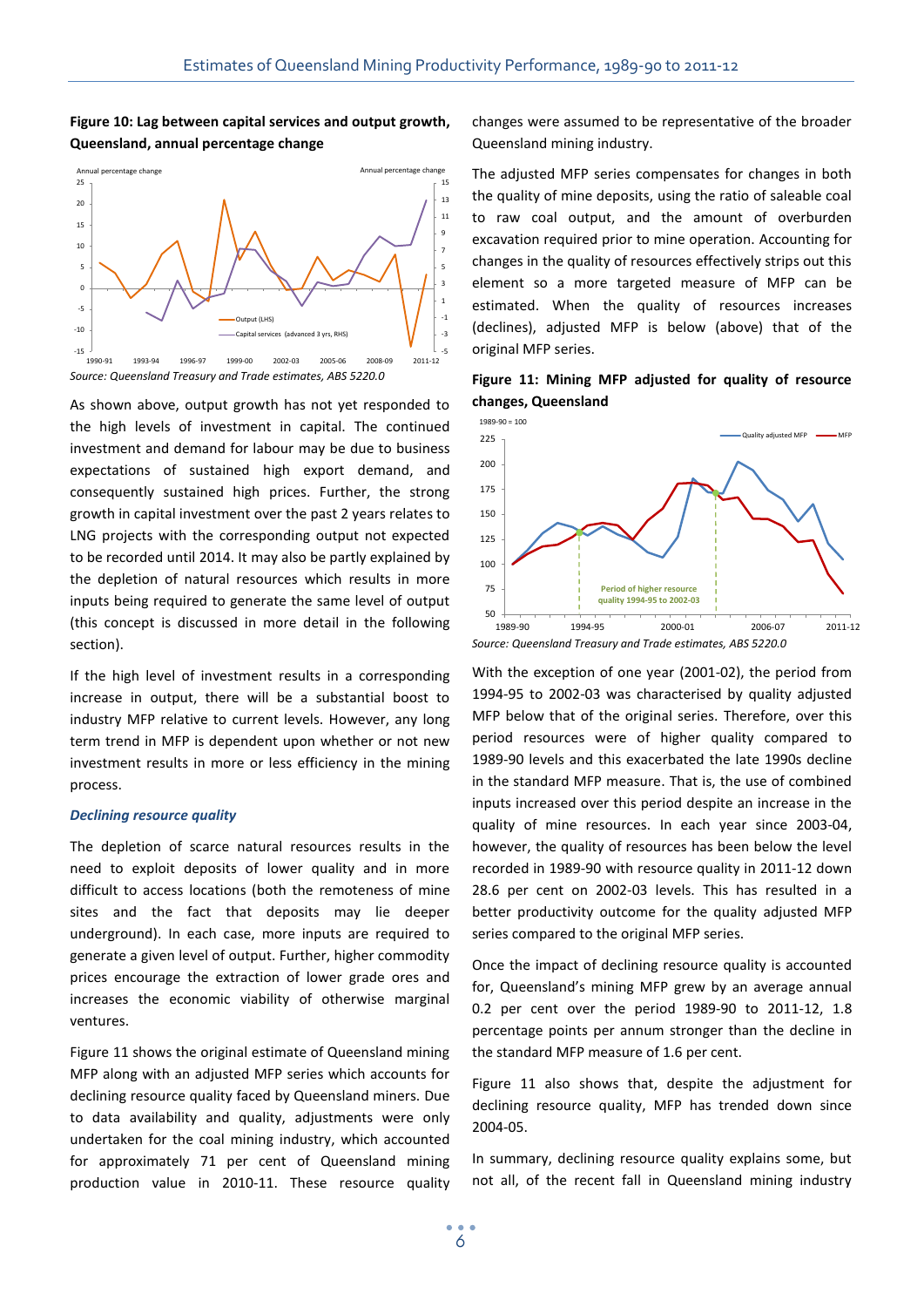MFP. A number of other factors are likely influencing the recent productivity performance. Firstly, the lag between investment and the corresponding output growth may be significant with mining investment in Queensland at record levels and an expected increase in production capacity yet to materialise.

Secondly, the appropriate output measure in the calculation of MFP is Gross Value Added in real (or volume) terms. This allows for an analysis of how many physical units are produced for a given volume of inputs. However, firms respond to output prices and target productivity growth as a means to maximise profits. While gains in productivity are usually paralleled by improvements in profitability, there are times when firms choose to maximise profits at the expense of productivity gains in the short term.